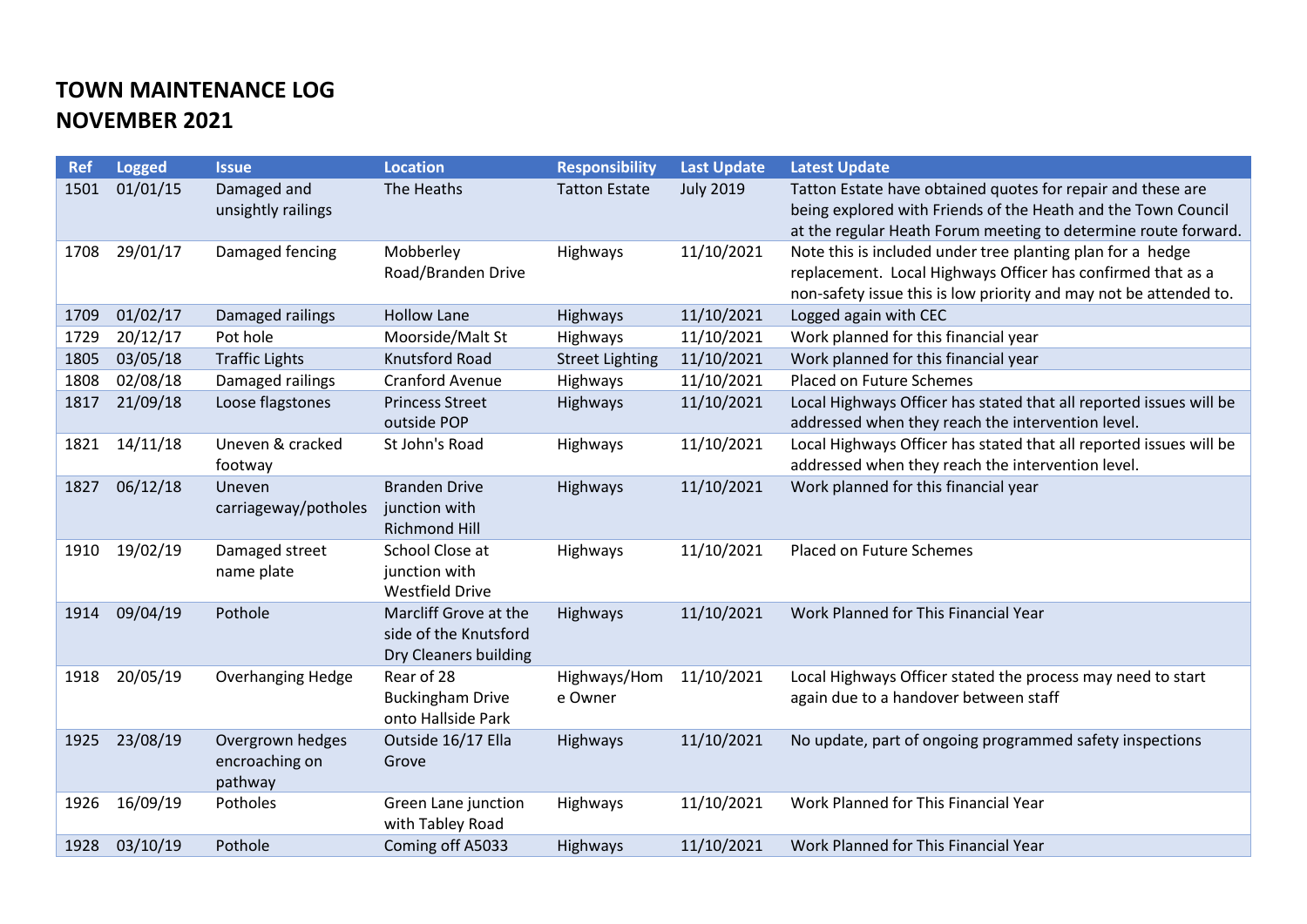| <b>Ref</b> | <b>Logged</b> | <b>Issue</b>                                        | <b>Location</b>                                             | <b>Responsibility</b> | <b>Last Update</b> | <b>Latest Update</b>                                                                                                                                                                                                                                           |
|------------|---------------|-----------------------------------------------------|-------------------------------------------------------------|-----------------------|--------------------|----------------------------------------------------------------------------------------------------------------------------------------------------------------------------------------------------------------------------------------------------------------|
|            |               |                                                     | before Canute Place<br>roundabout                           |                       |                    |                                                                                                                                                                                                                                                                |
| 2001       | 14/01/20      | Pothole                                             | Marcliff Grove, next<br>to Knutsford Dry<br>Cleaners        | Highways              | 11/10/2021         | Work Planned for This Financial Year                                                                                                                                                                                                                           |
| 2004       | 23/06/20      | <b>Flooded Pavement</b><br>and Encroaching<br>Hedge | <b>Outside Bexton</b><br>School                             | Highways              |                    |                                                                                                                                                                                                                                                                |
| 2007       | 21/08/2020    | Large deep potholes                                 | Junction of Swinton<br><b>Square and Moorside</b>           | Highways              | 11/10/2021         | "Work Planned for This Financial Year".                                                                                                                                                                                                                        |
|            |               |                                                     |                                                             |                       |                    | River Lily now flowing into the pothole and evidence of erosion<br>under the road.                                                                                                                                                                             |
|            |               |                                                     |                                                             |                       |                    | LHO advised "I am aware of this issue I am currently waiting for<br>management to decide what action will be taken as this is more<br>than just a cat 1 pothole repair its not as simple as it looks to fix<br>there are cones over the defects at this time " |
| 2009       | 02/09/2020    | Loose Brickwork                                     | Outside Lost and<br>Found on Rachel<br><b>Bloor Garden</b>  | Highways              | 11/10/2021         | Local Highways Officer has stated that as a non-safety issue it<br>has a low priority and may not be attended to.                                                                                                                                              |
| 2012       | 21/09/2020    | Traffic Lights out of<br>sync                       | Junction A537/<br><b>Hollow Lane</b>                        | Highways              | 11/10/2021         | Works Order programmed. Arranged to carry outr work as soon<br>as possible                                                                                                                                                                                     |
| 2013       | 06/10/2020    | Overgrown Hedges                                    | Northfields/Shaw<br><b>Drive</b>                            | Highways              | 11/10/2021         | No update, will be assessed as part of programmed safety<br>inspections.                                                                                                                                                                                       |
| 2024       | 11/01/2021    | <b>Yellow Traffic Sign</b>                          | <b>Toft Road (near Toft</b><br>Road Medical Centre)         | Highways              | 11/10/2021         | Work Planned for This Financial Year                                                                                                                                                                                                                           |
| 2102       | 11/01/2021    | Pothole / sunken<br>manhole                         | Princess Street (near<br>postbox) outside Lost<br>and Found | Highways              | 11/10/2021         | Local Highways Officer has stated that all reported issues will be<br>addressed when they reach the intervention level.                                                                                                                                        |
| 2103       |               | 19/01/2021 Street light Out                         | Column 2 Oka Canute<br>Place                                | Highways              | 11/10/2021         | Work Planned for This Financial Year                                                                                                                                                                                                                           |
| 2104       |               | 19/01/2021 Street Light Out                         | Column 6 Cinema Toft<br>Road                                | Highways              | 21/01/2021         |                                                                                                                                                                                                                                                                |
| 2109       | 09/02/2021    | Pothole                                             | <b>Cranford Avenue</b>                                      | Highways              | 11/10/2021         | Local Highways Officer has stated that all reported issues will be<br>addressed when they reach the intervention level.                                                                                                                                        |
| 2118       | 16/04/2021    | <b>Uneven Flags</b>                                 | <b>Princess Street</b><br>(outside Geralds of               | <b>Highways</b>       | 11/10/2021         | No update, will be assessed as part of programmed safety<br>inspections                                                                                                                                                                                        |